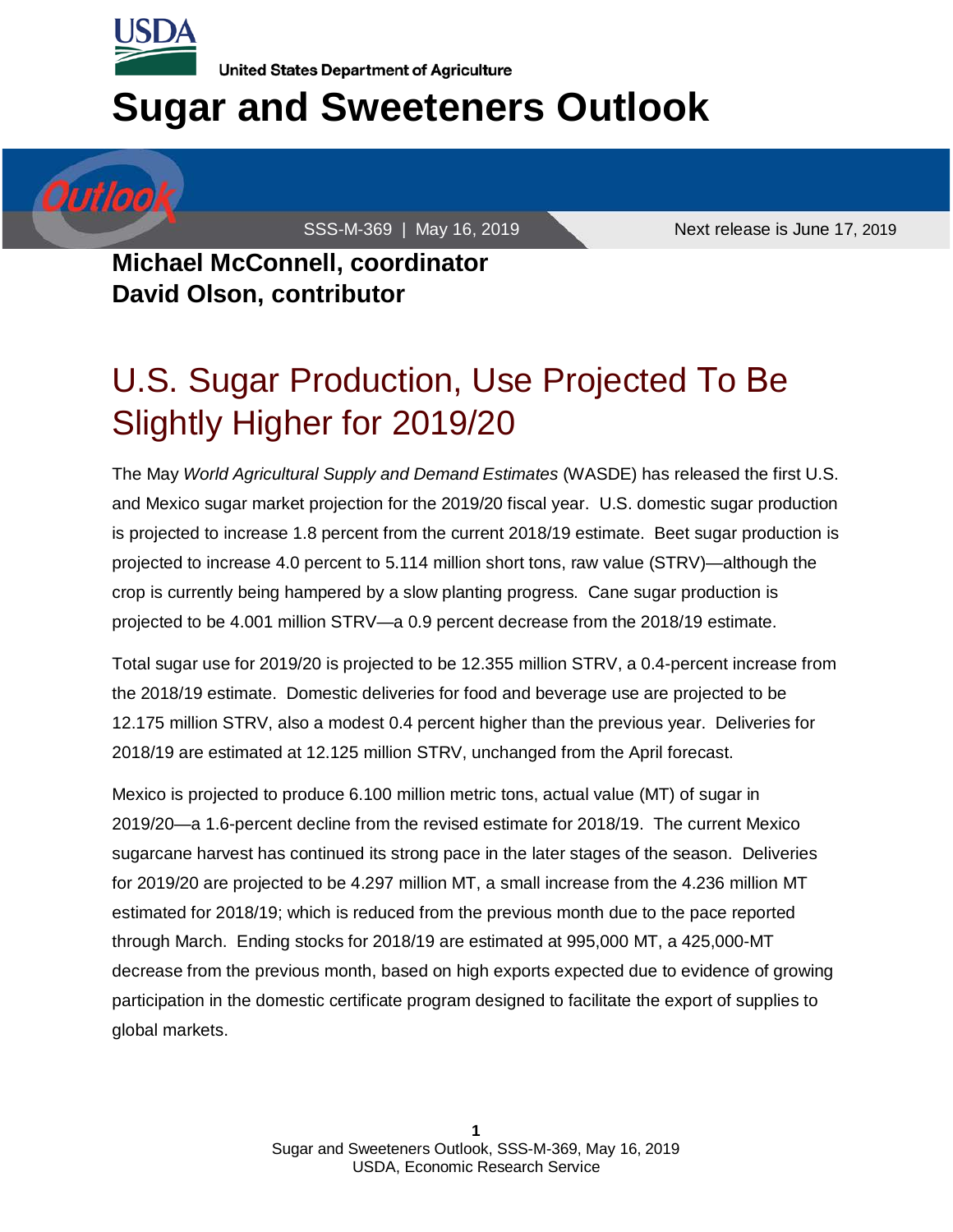## **U.S. Domestic Outlook**

### Beet Sugar Production in 2019/20 Projected To Increase, but Slow Planting Pace Lowers Outlook for Crop

The USDA released the first official production forecast for the 2019/20 U.S. sugar market in the May 2019 *World Agricultural Supply and Demand Estimates* (WASDE). U.S. domestic sugar production for 2019/20 is projected to total 9.115 million short tons, raw value (STRV). This represents a 1.8-percent increase from revised 2018/19 production estimates of 8.947 million STRV.

| Table 1: U.S. sugar: supply and use, by fiscal year (Oct./Sept.), May 2019<br>Items | 2018/19     |                             | 2019/20     |             | 2018/19                      | 2019/20     |
|-------------------------------------------------------------------------------------|-------------|-----------------------------|-------------|-------------|------------------------------|-------------|
|                                                                                     | 2017/18     | (estimate)                  | (forecast)  | 2017/18     | (estimate)                   | (forecast)  |
|                                                                                     |             | 1,000 Short tons, raw value |             |             | 1,000 Metric tons, raw value |             |
| Beginning stocks                                                                    | 1,876       | 2,008                       | 1,505       | 1,702       | 1,822                        | 1,365       |
| Total production                                                                    | 9,293       | 8,947                       | 9,115       | 8,430       | 8,117                        | 8,269       |
| Beet sugar                                                                          | 5,279       | 4,910                       | 5,114       | 4,789       | 4,454                        | 4,639       |
| Cane sugar                                                                          | 4,014       | 4,037                       | 4,001       | 3,641       | 3,663                        | 3,630       |
| Florida                                                                             | 1,983       | 2,014                       | 2051        | 1,799       | 1,827                        | 1,861       |
| Louisiana                                                                           | 1,862       | 1,875                       | 1,800       | 1,689       | 1,701                        | 1,633       |
| Texas                                                                               | 169         | 148                         | 150         | 153         | 134                          | 136         |
| Hawaii                                                                              | $\mathbf 0$ | 0                           | 0           | $\mathbf 0$ | $\mathbf 0$                  | $\mathbf 0$ |
| Total imports                                                                       | 3,277       | 2,855                       | 3,218       | 2,973       | 2,590                        | 2,920       |
| Tariff-rate quota imports                                                           | 1,663       | 1,538                       | 1,381       | 1,509       | 1,395                        | 1,253       |
| Other program imports                                                               | 326         | 350                         | 350         | 296         | 318                          | 318         |
| Non-program imports                                                                 | 1,287       | 967                         | 1,487       | 1,168       | 877                          | 1,349       |
| Mexico                                                                              | 1,223       | 897                         | 1,417       | 1,110       | 813                          | 1,286       |
| High-duty                                                                           | 64          | 70                          | 70          | 58          | 64                           | 64          |
| <b>Total supply</b>                                                                 | 14,445      | 13,810                      | 13,838      | 13,105      | 12,528                       | 12,554      |
| Total exports                                                                       | 170         | 35                          | 35          | 154         | 32                           | 32          |
| Miscellaneous                                                                       | 82          | 0                           | $\mathbf 0$ | 75          | 0                            | 0           |
| Deliveries for domestic use                                                         | 12,185      | 12,270                      | 12,320      | 11,054      | 11,131                       | 11,177      |
| Transfer to sugar-containing products                                               |             |                             |             |             |                              |             |
| for exports under re-export program                                                 | 110         | 120                         | 120         | 100         | 109                          | 109         |
| Transfer to polyhydric alcohol, feed, other alcohol                                 | 28          | 25                          | 25          | 25          | 23                           | 23          |
| Commodity Credit Corporation (CCC) sale for ethanol, other                          | $\mathbf 0$ | $\mathbf 0$                 | $\mathbf 0$ | $\mathbf 0$ | $\mathbf 0$                  | $\Omega$    |
| Deliveries for domestic food and beverage use                                       | 12,048      | 12,125                      | 12,175      | 10,930      | 11,000                       | 11,045      |
| Total use                                                                           | 12,438      | 12,305                      | 12,355      | 11,283      | 11,163                       | 11,208      |
| <b>Ending stocks</b>                                                                | 2,008       | 1,505                       | 1,483       | 1,822       | 1,365                        | 1,346       |
| Private                                                                             | 2,008       | 1,505                       | 1,483       | 1,822       | 1,365                        | 1,346       |
| Commodity Credit Corporation (CCC)                                                  | 0           | 0                           | 0           | 0           | 0                            | $\mathbf 0$ |
| Stocks-to-use ratio                                                                 | 16.14       | 12.23                       | 12.01       | 16.14       | 12.23                        | 12.01       |

Source: USDA, Economic Research Service, Sugar and Sweetener Outlook.

The March 29 National Agricultural Statistics Service's (NASS) *Prospective Plantings* reported that growers intended to plant 1.120 million acres of sugarbeets in 2019/20, a slight 0.6-percent increase from 2018/19 levels. This would represent the first increase in planted area since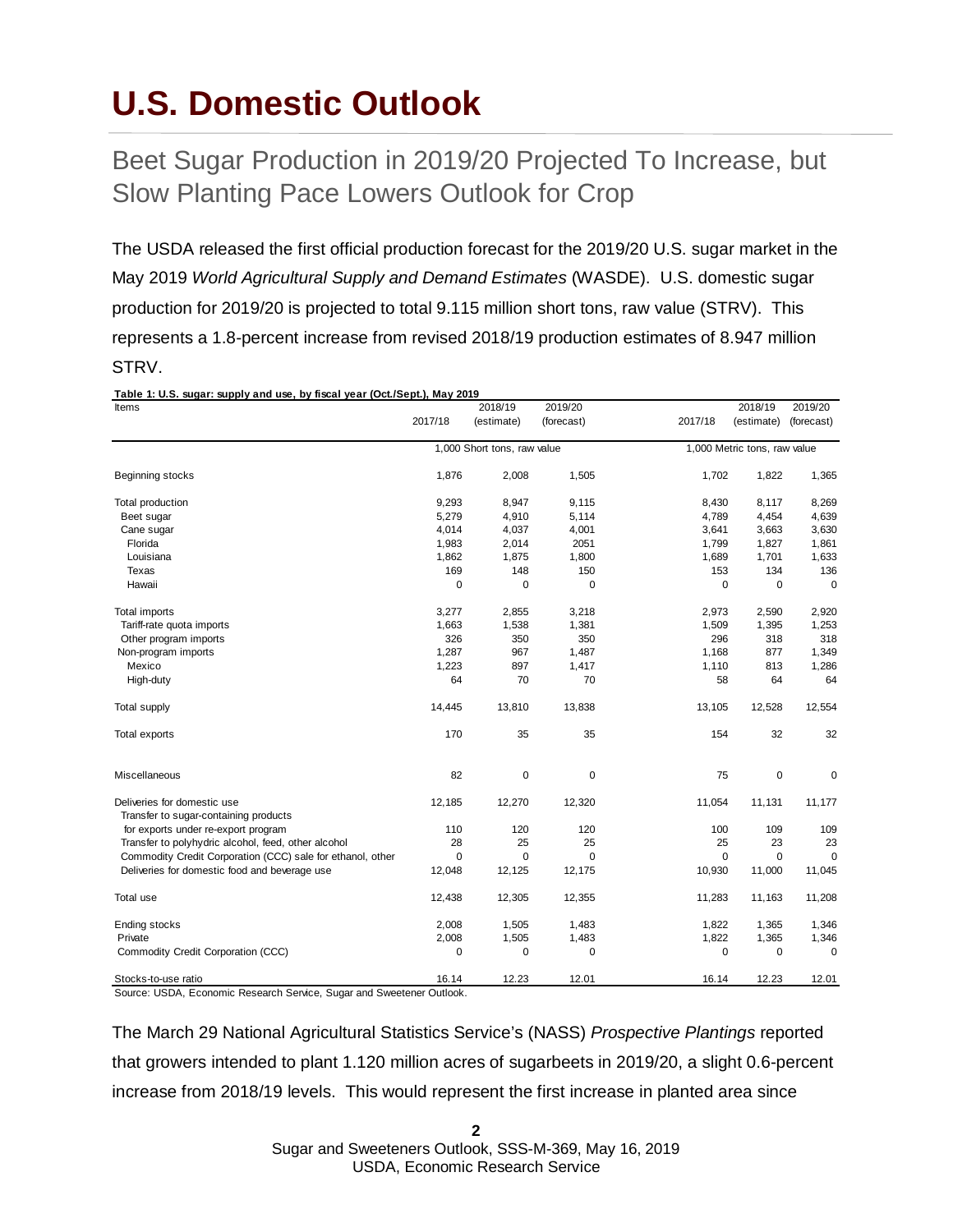2016/17, if realized. The increased area was spread across most of the major sugarbeetgrowing States; although the largest increases came from Idaho and Montana, in terms of number of acres. Minnesota and North Dakota—the top two States by area—both registered modest 0.5-percent increases in planted area, contributing a combined 3,000 more acres than planted the previous year.

|              |         | Table 2. Sugarbeet planted area, 2013/10 to 2010/15 |             |         |            |               |
|--------------|---------|-----------------------------------------------------|-------------|---------|------------|---------------|
| <b>State</b> | 2015/16 | 2016/17                                             | 2017/18     | 2018/19 | 2019/20    | Annual Change |
|              |         |                                                     |             |         | (forecast) |               |
|              |         |                                                     | 1,000 acres |         |            | percent       |
| Minnesota    | 443.0   | 437.0                                               | 420.0       | 415.0   | 417.0      | 0.5           |
| North Dakota | 208.0   | 213.0                                               | 214.0       | 202.0   | 203.0      | 0.5           |
| Idaho        | 174.0   | 172.0                                               | 167.0       | 163.0   | 167.0      | 2.5           |
| Michigan     | 152.0   | 151.0                                               | 144.0       | 150.0   | 147.0      | $-2.0$        |
| Nebraska     | 47.5    | 48.0                                                | 46.1        | 45.5    | 43.8       | $-3.7$        |
| Montana      | 44.0    | 45.6                                                | 42.9        | 43.5    | 46.8       | 7.6           |
| Wyoming      | 31.3    | 30.7                                                | 32.1        | 32.1    | 33.1       | 3.1           |
| Colorado     | 27.5    | 28.1                                                | 29.4        | 26.3    | 26.5       | 0.8           |
| California   | 24.7    | 25.3                                                | 25.0        | 24.6    | 24.5       | $-0.4$        |
| Oregon       | 7.8     | 10.7                                                | 9.1         | 9.3     | 9.7        | 4.3           |
| Washington   | N/A     | 2.0                                                 | 1.8         | 1.8     | 1.8        | 0.0           |
| U.S. Total   | 1,159.8 | 1,163.4                                             | 1,131.4     | 1,113.1 | 1,120.2    | 0.6           |
|              |         |                                                     |             |         |            |               |

| Table 2: Sugarbeet planted area, 2015/16 to 2018/19 |  |
|-----------------------------------------------------|--|
|-----------------------------------------------------|--|

Source: USDA, National Agricultural Statistics Service.

Many sugarbeet-growing States have experienced wet and cold spring weather conditions, which have affected the pace at which growers have been able to plant fields. Through May 5, NASS reported that national sugarbeet planting progress was only 31-percent complete, compared with 66-percent complete the year before and 71-percent complete as a 5-year average. Of the four-major sugarbeet-producing States, only Idaho's planting progress was ahead of previous-year and 5-year levels. Minnesota, North Dakota, and Michigan were all well behind the normal pace of planting. This development has implications for the outlook of the sugarbeet crop yield outlook and the potential for early-season production, which affects production forecasts for both 2018/19 and 2019/20.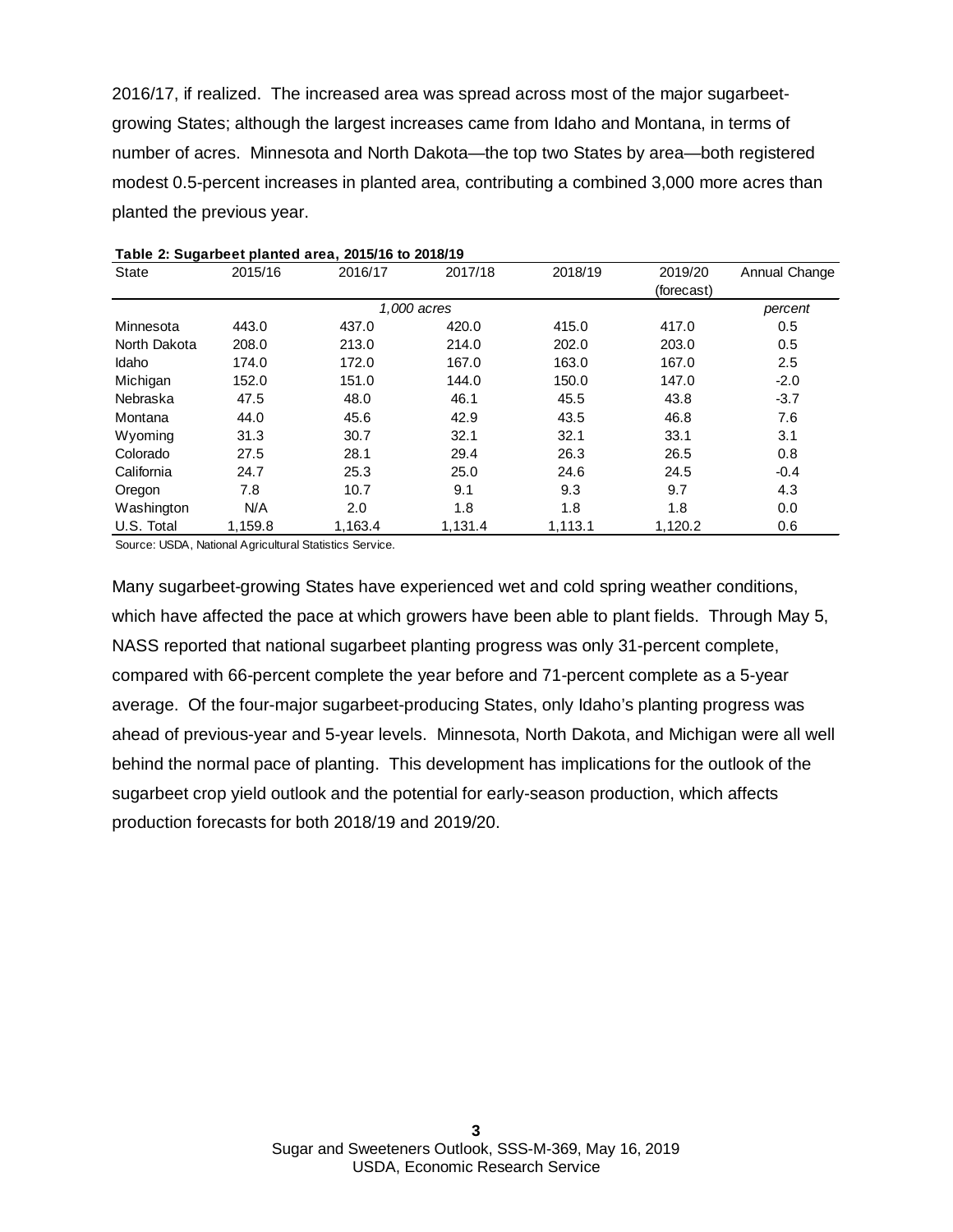Figure 1 **United States total sugarbeet planting progress, 2000 to 2019**



Source: USDA, National Agricultural Statistics Service.

With no forecasts for the 2019/20 sugarbeet yield from NASS, the current projections are based on a planting progress-adjusted trend yield. The yield calculation is based on a regression of the sugarbeet crop from 2000/01 to 2018/19. The time trend is the major variable affecting yields, with the results showing that yields increase about 0.5 tons per acre each year, on average. The forecast is also for adjusted the weighted-average of planting progress for the four major sugarbeet-growing States during NASS's Week 18 reporting. This week is used for several reasons: it correlates closely to the mid-May period that growers see as critical in getting sugarbeet planted for optimal crop development; that week of reporting has one of the highest variances in completion since the 2000/01 planting period, suggesting the period is a very active one for growers; and the week usually occurs prior to the May WASDE release, allowing for it to be a reliable leading market indicator. Through Week 18 in 2019/20, which ended on May 5, the four-State average planting progress was 30.7 percent. Finally, an intercept-adjuster is modeled for crop years beginning with 2008/09, when several technological developments were widely adopted by growers—such as the use of biotech varieties of sugarbeet seeds. The regression model's parameters account for 87 percent of the total variation seen in yields during the period.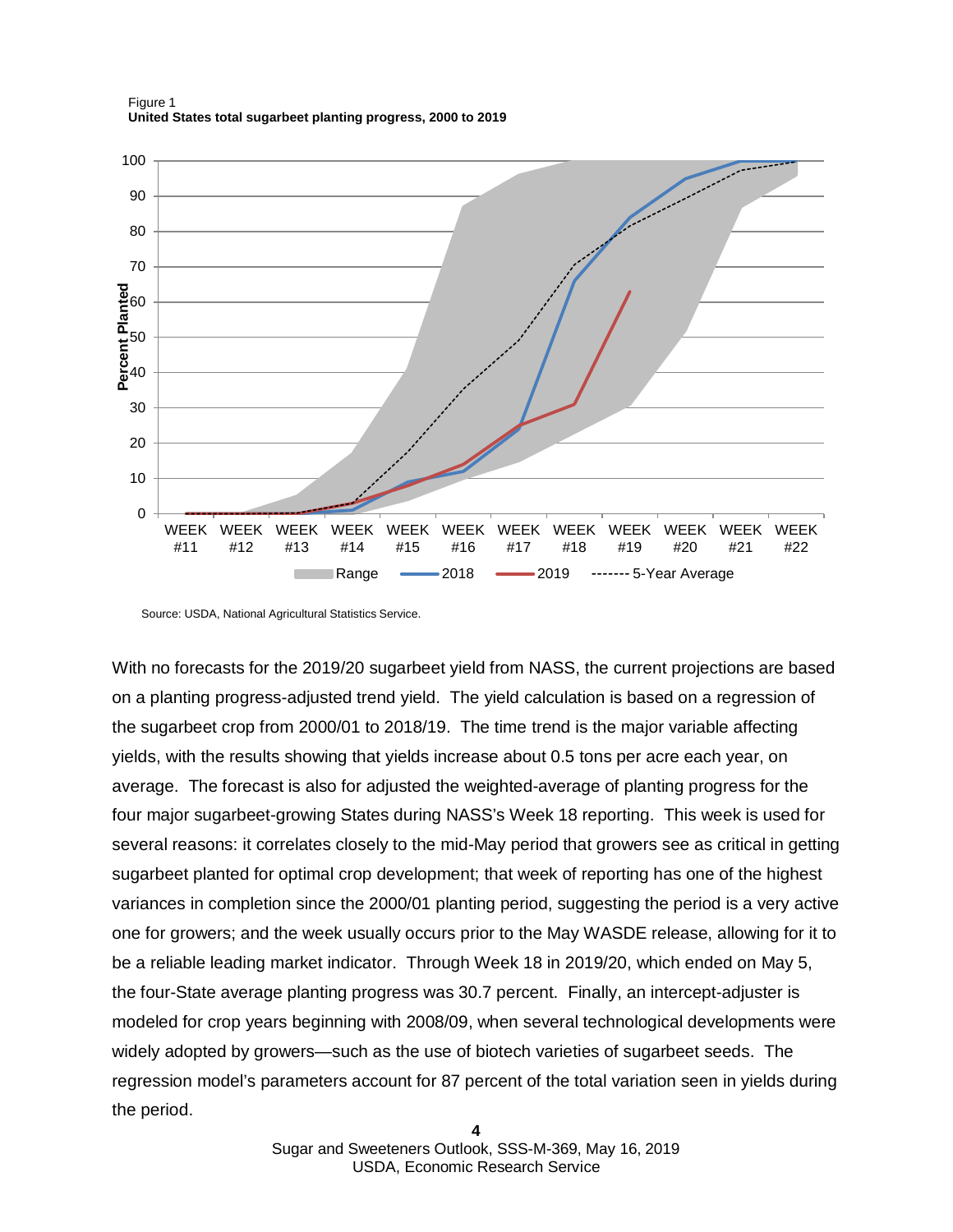| Table 5. Sugarbeet yield regression model parameters |             |        |                 |  |  |
|------------------------------------------------------|-------------|--------|-----------------|--|--|
| Observations:                                        | 19          |        |                 |  |  |
| R-square:                                            | 0.870       |        |                 |  |  |
| Parameter                                            | Coefficient | t-stat | Significance 1/ |  |  |
| Intercept                                            | 17.8        | 14.9   | $\ast$          |  |  |
| Time trend                                           | 0.514       | 4.2    | $\ast$          |  |  |
| 4-State planting progress 2/                         | 0.036       | 2.7    | $\ast$          |  |  |
| Post-2008                                            | 1.269       | 0.9    | $\ast$          |  |  |

### **Table 3: Sugarbeet yield regression model parameters**

*1/ \* = Significant at the 95% level 2/ Planting progress for NASS's week 18.*

*Source: USDA, Economic Research Service and Interagency Commodity Estimates Committee.*

The adjusted trend yield used in the May WASDE is 30.5 tons per acre for the 2019/20 sugarbeet crop. This would be a slight 0.8 percent increase from the 2018/19 crop yield, but would remain below the relatively large yields recorded from 2015/16 to 2017/18. The yield forecast is combined with the planted area forecast from the *Prospective Plantings* report, along with a 5-year average harvest-to-planted rate, to forecast 2019/20 harvested area. This results in sugarbeet production totaling 33.556 million short tons.





Source: USDA, National Agricultural Statistics Service.

**5**  Sugar and Sweeteners Outlook, SSS-M-369, May 16, 2019 Beet sugar production for 2019/20 is projected to total 5.114 million STRV, which would be a 4.0-percent increase from the revised 2018/19 estimate. The forecast for beet sugar production

USDA, Economic Research Service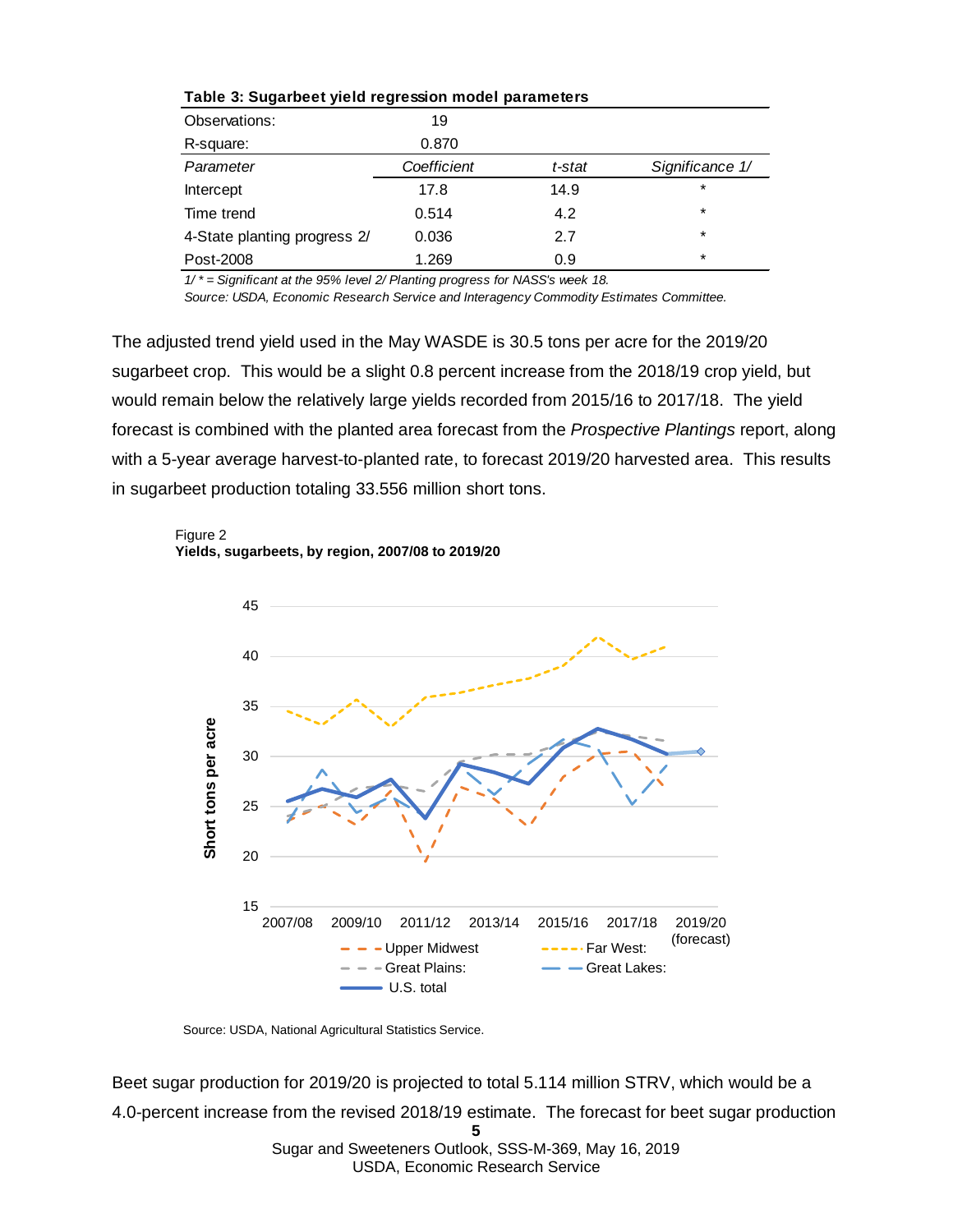relies primarily upon 5-year averages to forecast expected shrink rates, extraction rates, and early-season production for the 2020/21 crop. Averages are used since it is too early to look for reliable indicators that suggest more than "normal" weather and growing conditions that affect these variables.

| Table 4: Beet sugar production projection calculation, 2018/19 and 2019/20 |         |         |         |         |         |         |         |         |
|----------------------------------------------------------------------------|---------|---------|---------|---------|---------|---------|---------|---------|
|                                                                            | 2013/14 | 2014/15 | 2015/16 | 2016/17 | 2017/18 | 2018/19 | 2018/19 | 2019/20 |
|                                                                            |         |         |         |         |         | April   | May     | May     |
| Sugarbeet production $(1,000$ short tons) $1/$                             | 32,789  | 31.285  | 35,371  | 36,881  | 35,325  | 33,145  | 33,145  | 33,556  |
| Sugarbeet shrink 2/                                                        | 6.8%    | 5.4%    | 6.5%    | 8.3%    | 7.3%    | 5.0%    | 5.0%    | 6.5%    |
| Sugarbeet sliced (1,000 short tons)                                        | 30,545  | 29.595  | 33,066  | 33.834  | 32.742  | 31.488  | 31,488  | 31,375  |
| Sugar extraction rate from slice                                           | 14.3%   | 14.6%   | 14.6%   | 13.7%   | 15.2%   | 14.7%   | 14.8%   | 14.6%   |
| Sugar from beets slice (1,000 STRV)                                        | 4,325   | 4,325   | 4,820   | 4,643   | 4.970   | 4.626   | 4,663   | 4,575   |
| Sugar from molasses (1,000 STRV) 2/                                        | 324     | 341     | 380     | 352     | 368     | 368     | 368     | 368     |
| Crop-year sugar production (1,000 STRV) 3/                                 | 4,648   | 4,667   | 5.201   | 4,995   | 5,338   | 4,994   | 5,031   | 4,943   |
| August-September sugar production (1,000 STRV)                             | 315     | 461     | 688     | 606     | 715     | 655     | 655     | 502     |
| August-September sugar production forecast (1,000 STRV)                    | 461     | 688     | 606     | 715     | 655     | 625     | 502     | 633     |
| Sugar from imported beets (1,000 STRV) 4/                                  | --      |         |         | $-$     | $-$     | 33      | 33      | 40      |
| Fiscal year sugar production (1,000 STRV)                                  | 4.794   | 4,893   | 5,119   | 5,103   | 5.279   | 4.997   | 4.910   | 5,114   |

Notes: 1/ USDA, National Agricultural Statistics Service. 2/Projections based on processor forecasts published by USDA, Farm Service Agency. 3/ August-July basis. 4/ Sugar from imported beets split out for projections only, included in total once full crop-year slice is recorded. They are incorporated into total production in historical data.

Source: USDA, Economic Research Service and World Agricultural Outlook Board.

Early-season production from the crop being planted—which is expected to be harvested and processed into sugar prior to October 1, 2019 and therefore accounted for in the 2018/19 fiscal year—is modeled using a regression, however. The regression uses yield and planting progress in the Minnesota and North Dakota, the two most significant States in terms of variation of beet sugar production in August and September, to forecast expected early-season production. Like the yield model, the regression includes the 2000/01 to 2018/19 crop years. The model captures 64 percent of total variation in early-season production during this period. Based on the forecast national yield and reported planting progress thus far, the model forecasts early-season production to be 502,000 STRV for the current crop. This is a reduction from the 625,000-STRV forecast based on 5-year averages and precedes information about known planting progress. As a result, beet sugar production for the 2018/19 fiscal year is lowered to 4.910 million STRV—an 87,000-STRV reduction from the previous month as the lower early-season production is slightly offset by a higher extraction rate for sugarbeets sliced during the 2018/19 campaign.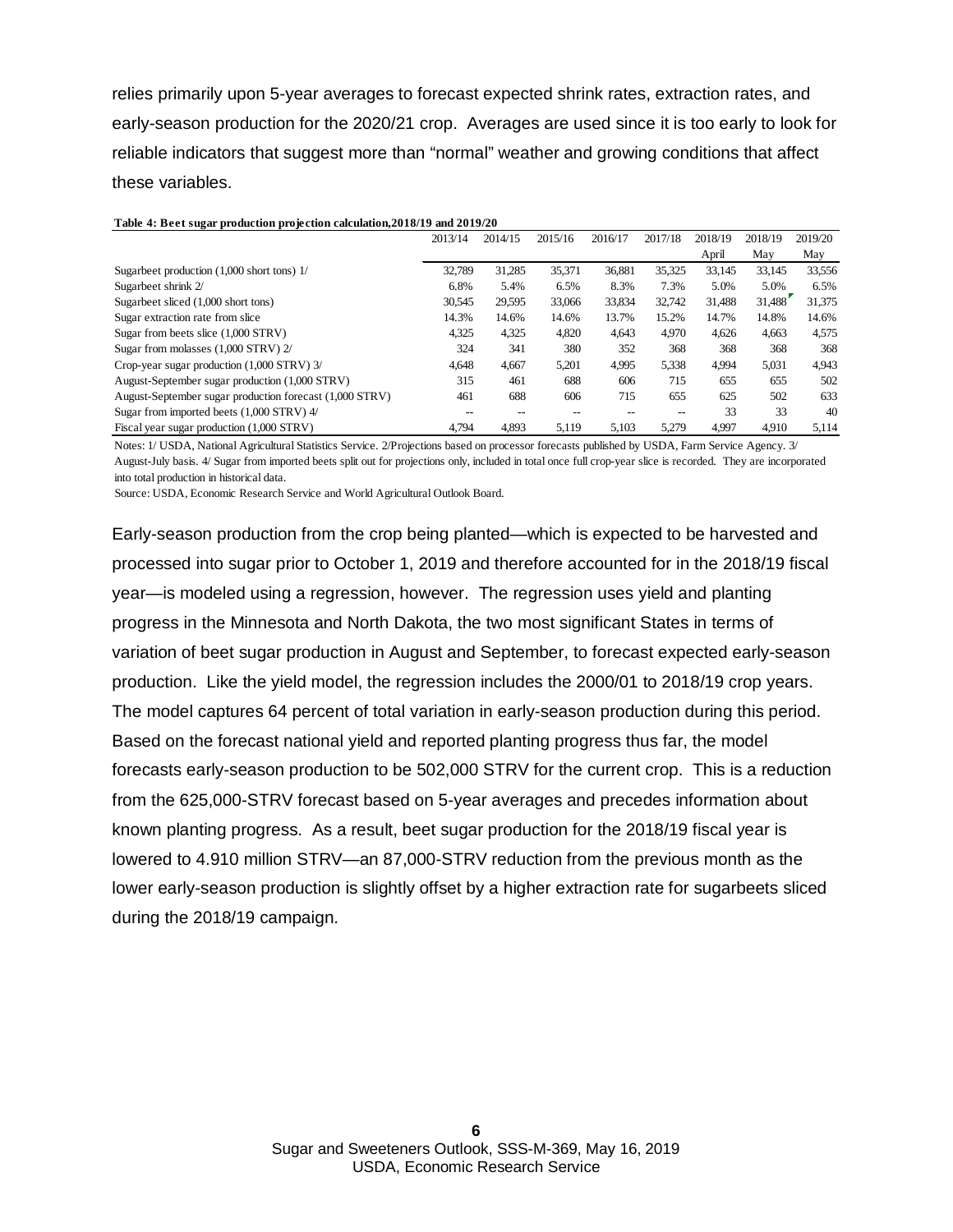| Observations:                | 19          |        |                 |
|------------------------------|-------------|--------|-----------------|
| R-square:                    | 0.639       |        |                 |
| Parameter                    | Coefficient | t-stat | Significance 1/ |
| Intercept                    | $-357.6$    | $-2.1$ |                 |
| Yield                        | 27.392      | 4.2    | $\star$         |
| 2-State planting progress 2/ | 1.709       | 2.3    | $\star$         |

**Table 5: Beet sugar early-season production regression model parameters**

*1/ \* = Significant at the 95% level; 2/ Planting progress for NASS's week 18.*

*Source: USDA, Economic Research Service and Interagency Commodity Estimates Committee.*

### Cane Sugar Production Projected To Be Slightly Lower for 2019/20

Cane sugar production for 2019/20 is projected to total 4.001 million STRV, which would be a 0.9-percent decline from the adjusted 2018/19 estimates. Very little significant data is available yet from USDA reporting systems for the 2019/20 crop, however. The first significant piece of USDA market data for the sugarcane sector will be released in the June 28 *Acreage* report, which will include the first official USDA forecasts for harvested area of sugarcane in Florida, Texas, and Louisiana. As a result, the current forecast is an extrapolation from averages from recent harvests; they do reflect important trends in each region over the past few years.

Louisiana cane sugar production for 2019/20 is projected to total 1.800 million STRV, which would be a 4.2-percent decline from the record set in 2018/19. Over the last 2 years, Louisiana has produced significantly more sugarcane and sugar. This is primarily the result of adoption of new sugarcane varieties in the region that have several important characteristics. First, the new varieties are typically harvested for more growing cycles before a replant is necessary. This means that less area needs to be grown for seed stock—and therefore can be harvested for sugar production instead. Second, the varieties seem to be more resilient to frost conditions that can occur during Louisiana's harvest season. This has allowed for better yields and an expansion of area on the northern edges of the State's growing region. The projection for 2019/20, therefore, reflects the larger acreage base developed the past few years, along with adoption of the new varieties and sugarcane yields and recovery rates consistent with normal crop development and processing conditions. The projection calls for less output than the past few years of record-setting production, but it does demonstrate the new range that recent developments suggest the State is capable of producing under normal weather conditions.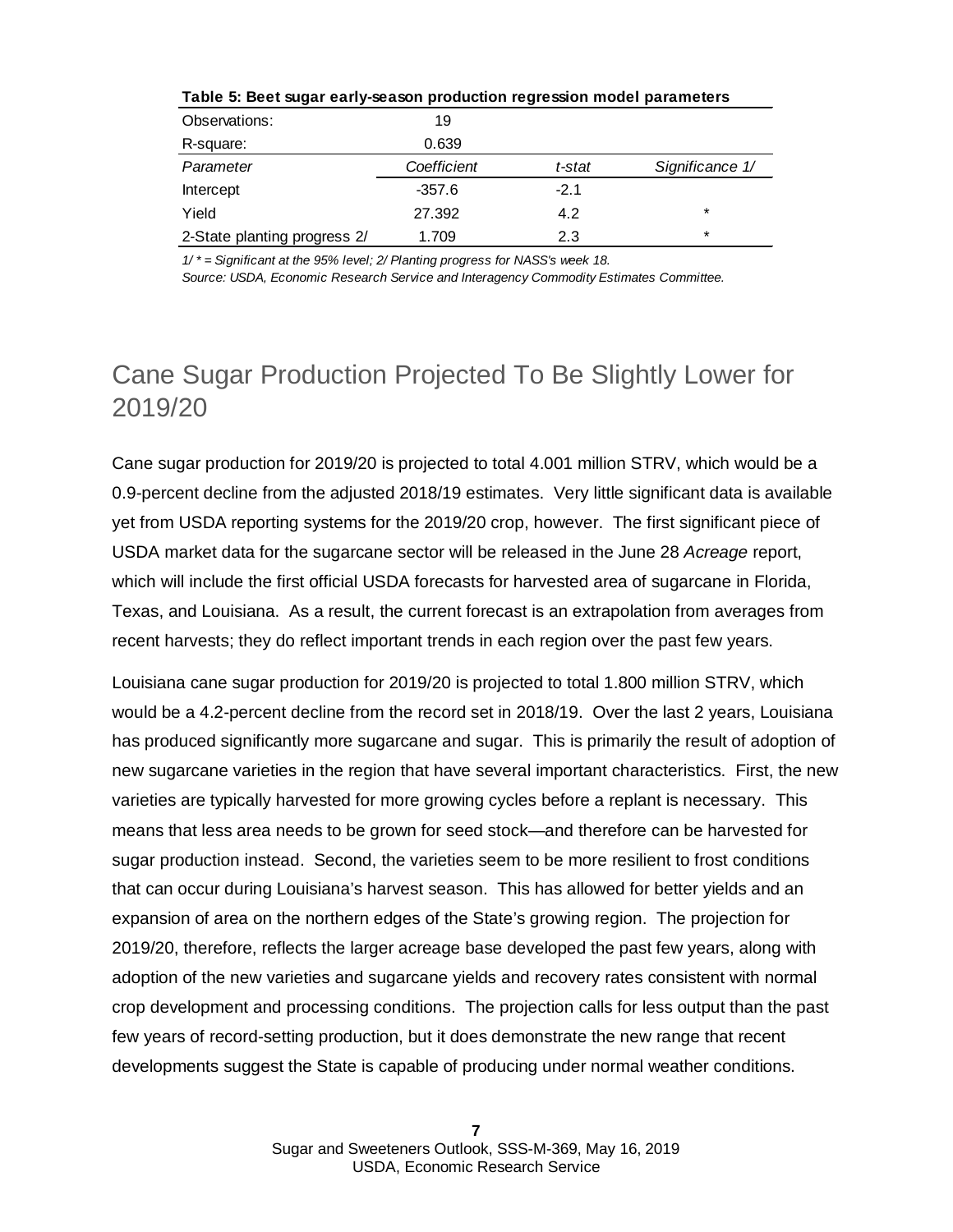Figure 3 **Sugarcane and sugar production, Florida and Louisiana, 2007/08 to 2019/20**



Production in Florida is projected to total 2.051 million STRV for 2019/20. This would be a 1.8 percent increase from the previous year, which was lowered 29,000 STRV in the May WASDE due to updated reporting from the State's processors. Harvested sugarcane acreage in the State has remained fairly stable in recent years, as production levels have largely been driven by local weather conditions that have affected the crop's yield and recovery quality. The current projection reflects the stable acreage base and yields and recovery rates consistent with historical averages to reflect normal weather conditions expected for the growing and harvest season.

### Imports for 2019/20 Projected To Be Sharply Higher

U.S. sugar imports for 2018/19 are lowered a slight 7,000 STRV in the May WASDE, as lower imports from quota programs are nearly offset by increased high-duty imports. Shipments from Mexico under the terms of the suspension agreement remain unchanged at 897,000 STRV. Imports under quota programs are reduced 22,000 STRV to 1.538 million STRV. This is due to an increase in the WTO raw sugar tariff rate quota (TRQ) shortfall, as shipments expected from large quota-holding partners are no longer expected to arrive in the United States. High-tier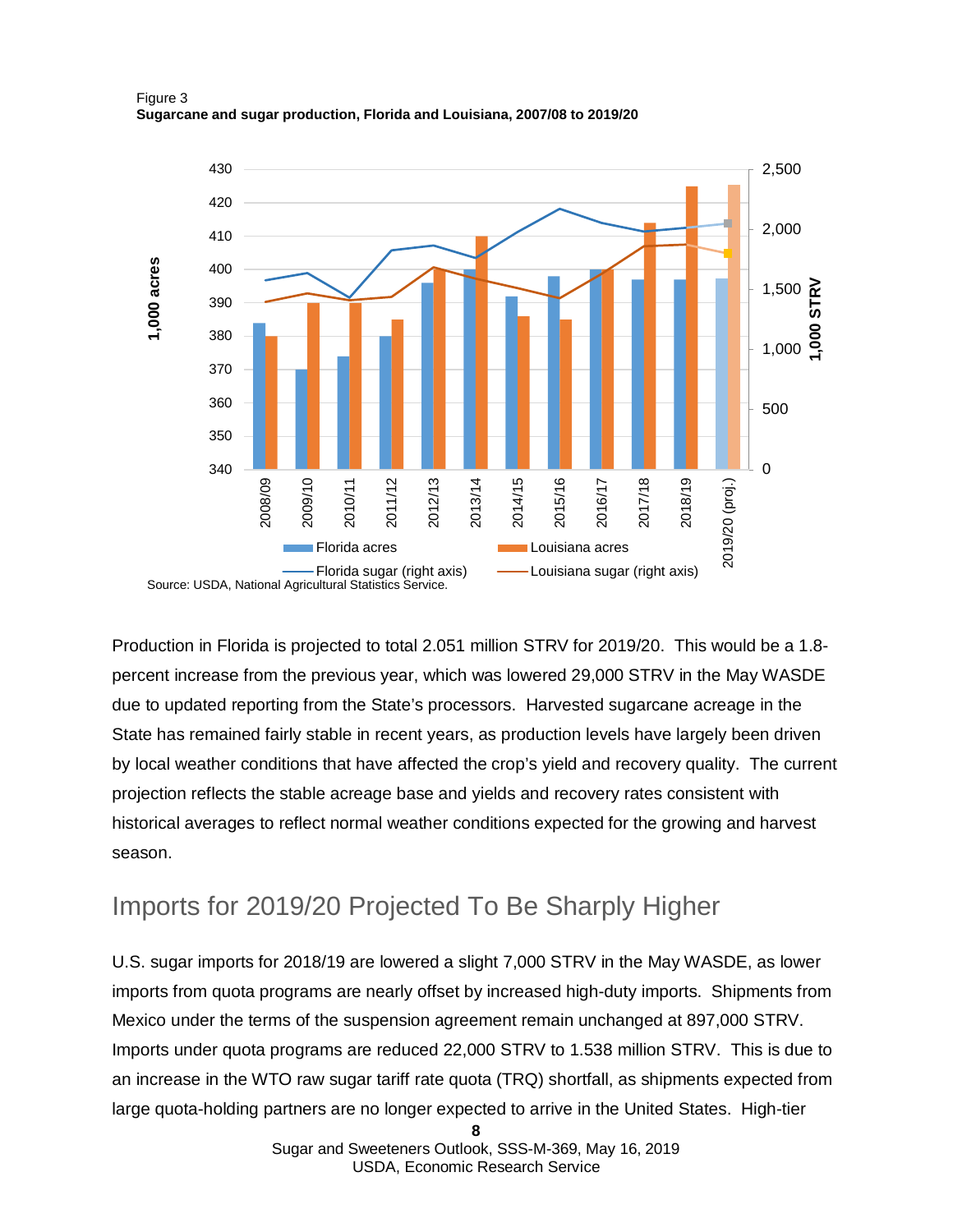tariff imports are increased from 55,000 STRV to 70,000 STRV, however. The increase is due to the continued pace of entries that have persisted with the relatively high spread between U.S. and global prices—with recent months settling at around 3,000 to 5,000 STRV per month, compared with previous established rates of about 1,000 STRV per month.





Imports for 2019/20 are projected to total 3.218 million STRV. Imports under quota programs are projected to total 1.381 million STRV. This total, however, only reflects minimum levels consistent with WTO obligations and implemented free-trade agreements (FTA). In particular, additional volumes under the Specialty Sugar Quota and country allocations for the WTO refined sugar TRQ have not yet been announced by the Secretary for 2019/20. The WTO raw sugar WTO TRQ is predicated on shortfall being 99,000 STRV.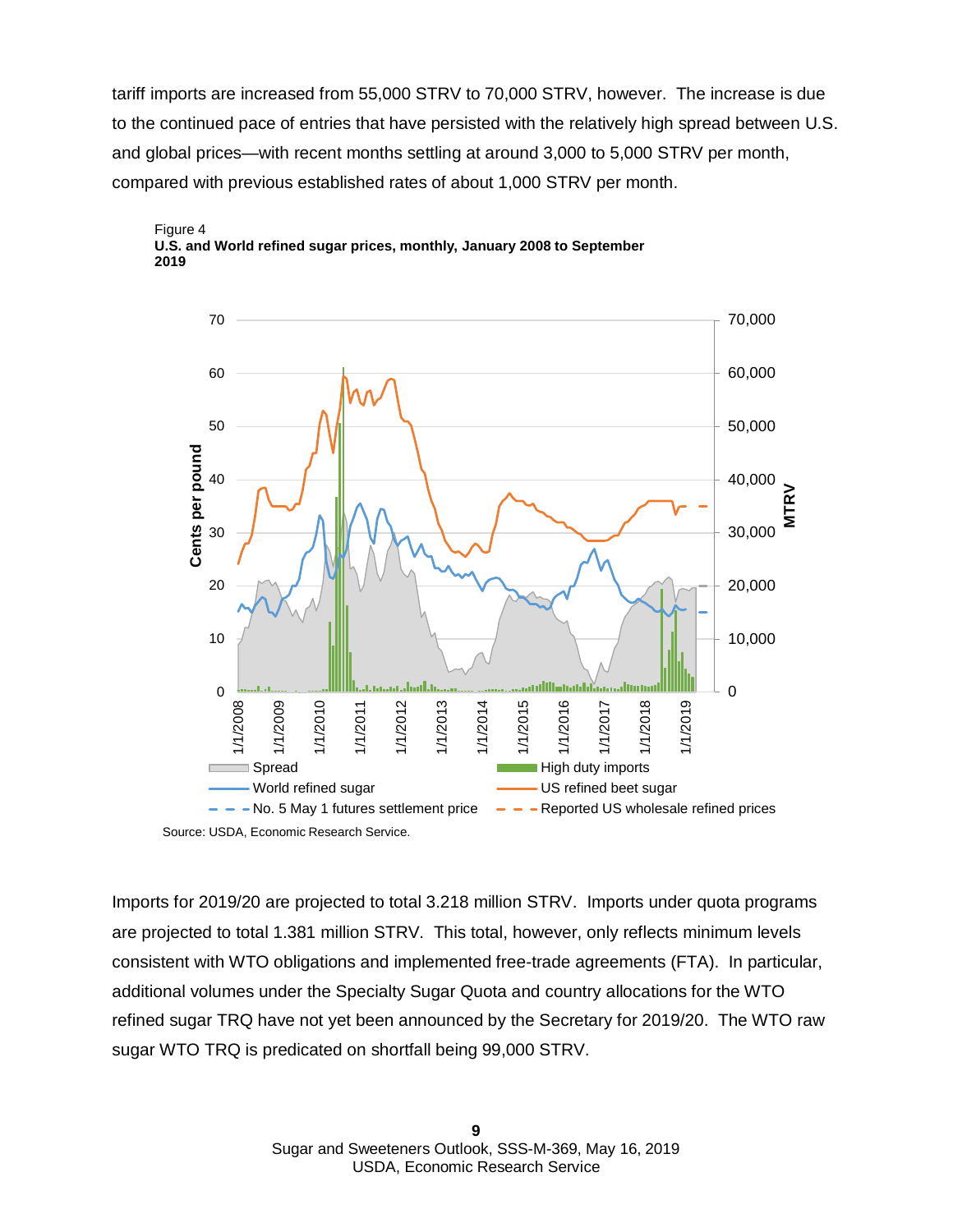High-duty imports and imports under the re-export program assume levels comparable to current year estimates—at 70,000 STRV and 350,000 STRV, respectively—given that the outlook for world sugar markets does not show any substantial changes to price structures from current conditions.

Imports from Mexico are projected to be 1.417 million STRV, a substantial 58.1-percent increase from current 2018/19 estimates. The projection is based on the terms of the suspension agreement, calculating the full U.S. Needs as the expected Export Limit for the year. The projection does assume that the not yet announced, but expected, additional specialty quota amounts are comparable to the previous year's levels, however—as these volumes would eventually be factored into the U.S. Needs calculation. Relative to the terms of the 2018/19 Export Limit, the substantially lower beginning stock level projected coming into the year is the biggest change among the parameters of the U.S. Needs calculation for the 2019/20 period.

### Domestic Deliveries Up for the First Half of 2018/19, but Uncertainties Cloud Outlook for Outlying Quarters

Total sugar use estimates for 2018/19 remain unchanged from the previous month at 12.305 million STRV. Domestic deliveries for food and beverage use are also unchanged at 12.125 million STRV. This represents a modest 0.6-percent growth over 2017/18 deliveries, but trends and uncertainties seen for 2018/19 factored heavily into the outlook for the outlying year. Food and beverage deliveries for 2019/20 are projected to total 12.175 million STRV, or just 0.4 percent higher than the current year's estimate. The projection is based on a continuation of the trend of increasing growth, but at a steadily decreasing rate, since the implementation of NAFTA's terms in U.S. and Mexico's sweetener markets.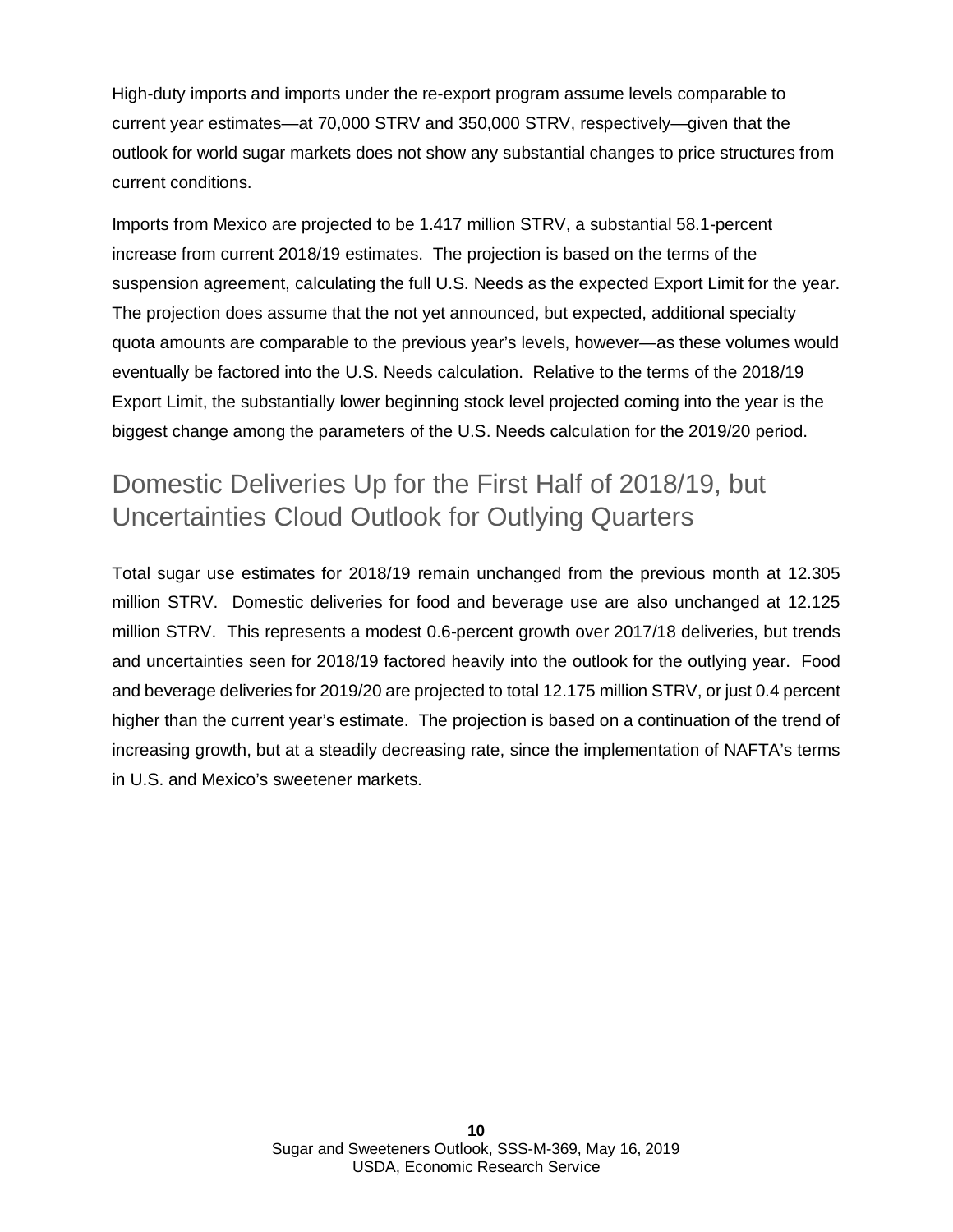Figure 5 **U.S. sugar deliveries for food and beverage use, fiscal year, 2007/08 to 2019/20**



Source: USDA, Economic Research Service.

With deliveries reported through March, beet processors have delivered 2.466 million STRV of sugar for food and beverage use—a 6.8-percent decline from the previous year. This total would represent the third-highest total through the first half of the year, however, only exceeded by the last 2 years. Inventories held by beet processors at the midpoint of the fiscal year were 8.1 percent larger than the previous year, although levels are well within the ranges of the past couple of years. Given current market prices, inventories are expected to be drawn down to usual August levels . The current estimate is under the assumption that the pace of beet deliveries increases in the second half of the year to exceed 5.0 million STRV, but not to reach the same range as the record-setting paces of 2016/17 and 2017/18—which totaled 5.348 million STRV and 5.271 million STRV, respectively.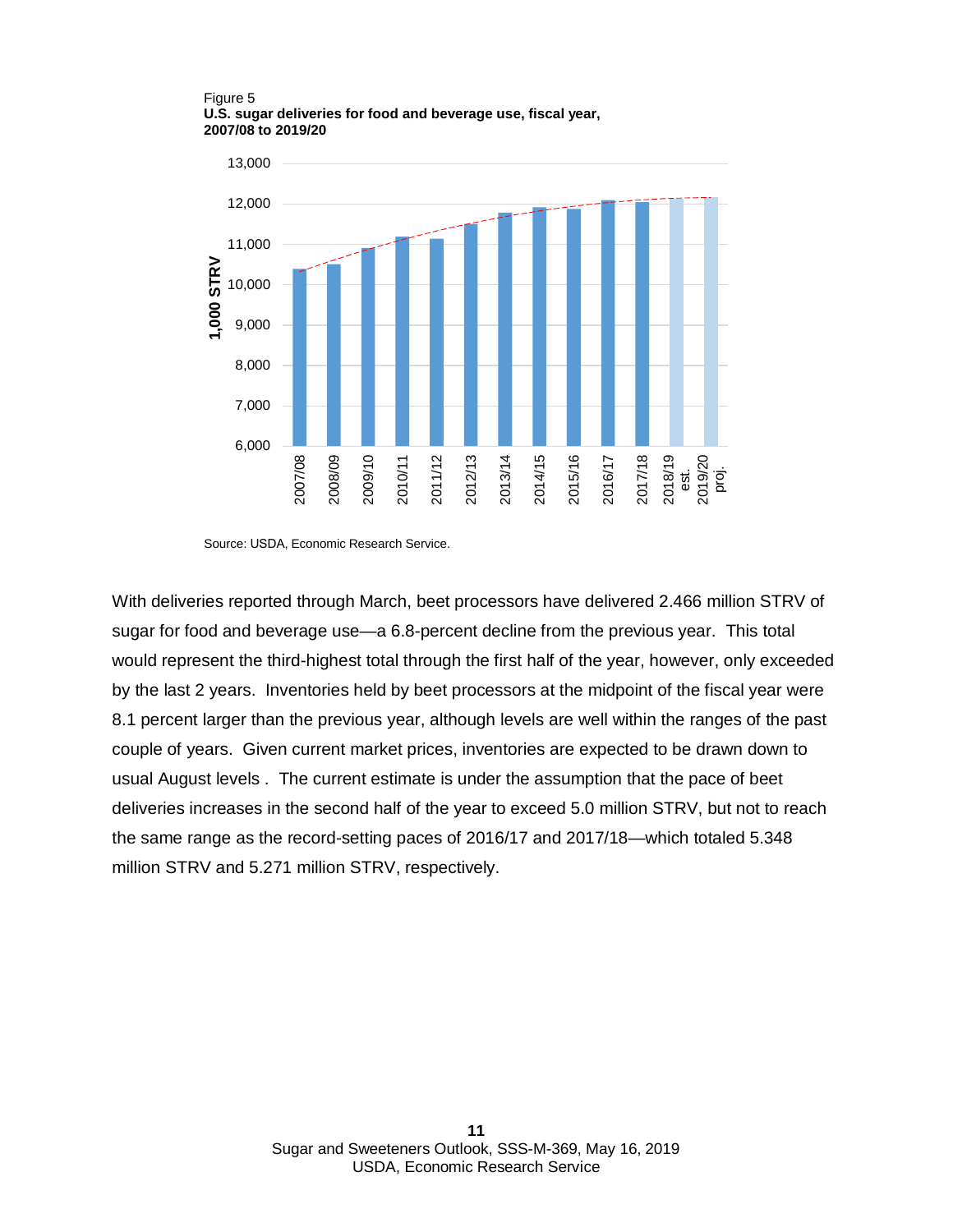Figure 6 **U.S. sugar deliveries by beet processors, fiscal year, 2007/08 to 2018/19**



Source: USDA, Farm Service Agency.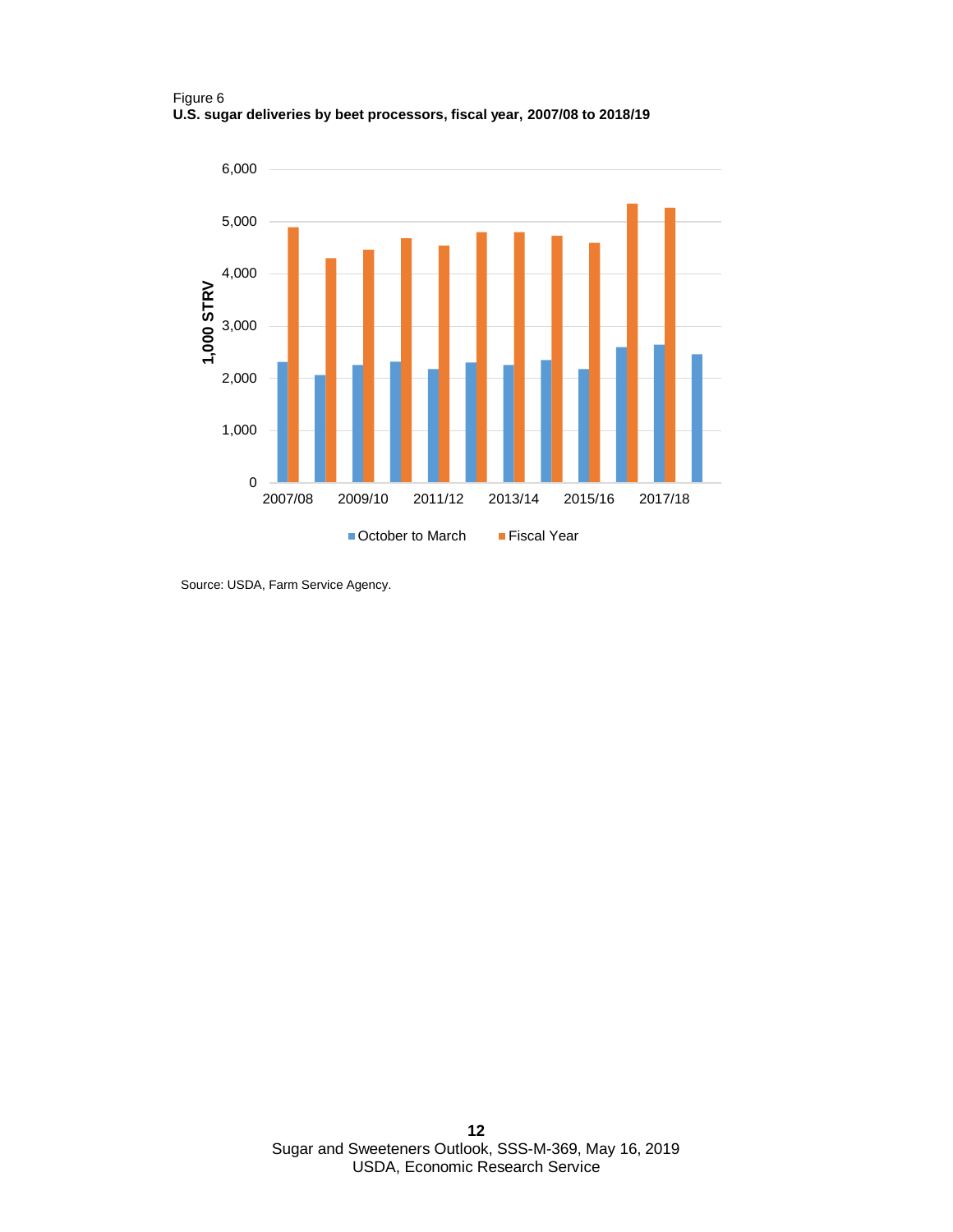Figure 7 **Sugarbeet processors' total sugar inventories, monthly, 2016/17 to 2018/19**



Source: USDA, Farm Service Agency.

Deliveries from the reporting U.S. cane refining sector totaled 3.130 million STRV through the first half of the year—a 5.8-percent increase from the previous year's pace. In contrast to the beet sector, cane sector deliveries have been recovering from a below-trend period that began at the end of 2016/17 and carried into 2017/18. While still not as large as a few years ago when cane sector deliveries saw annual growth, levels have recovered.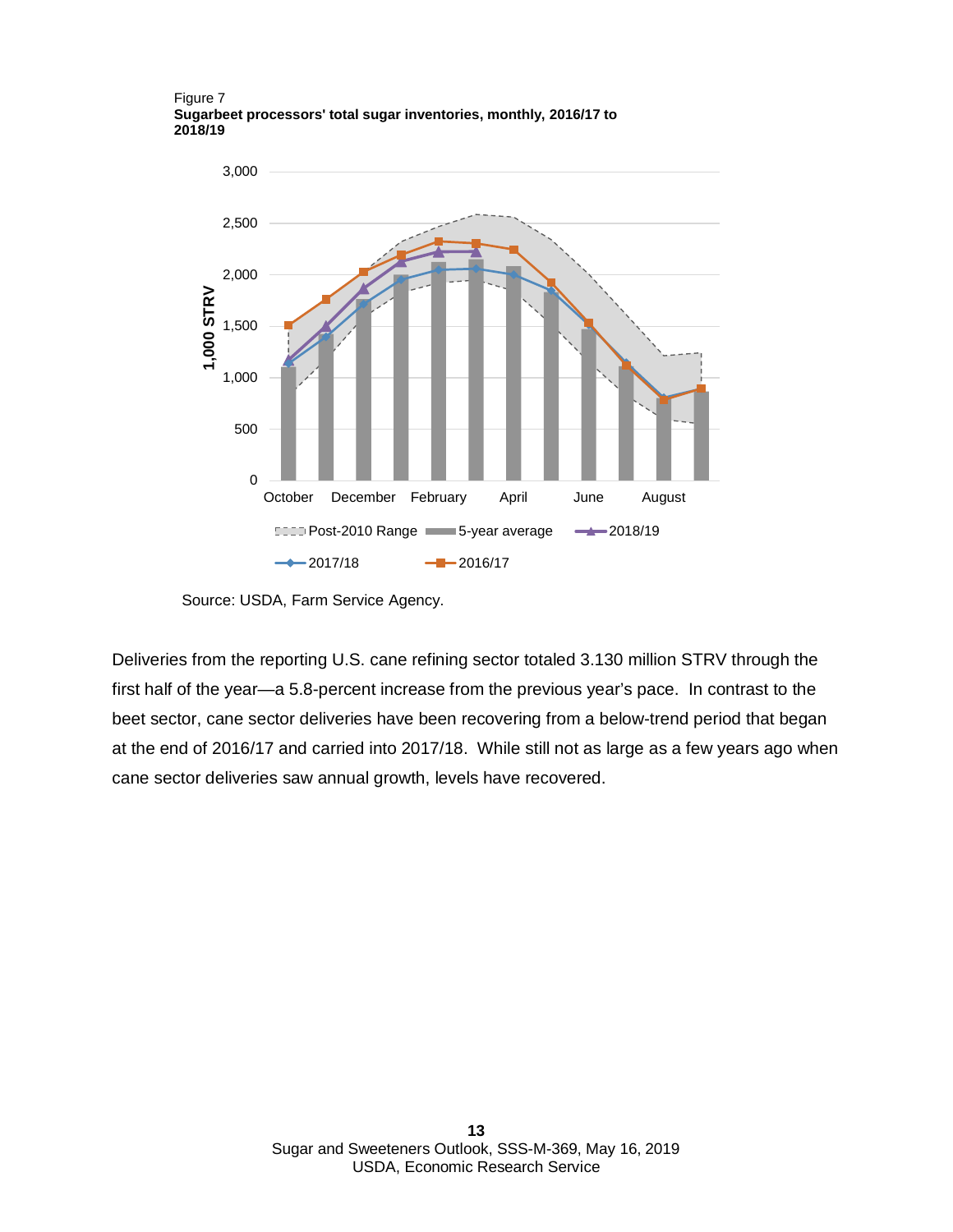#### Figure 8 **U.S. sugar deliveries by cane refiners, fiscal year, 2007/08 to 2018/19**



Source: USDA, Farm Service Agency.

This is partially due to strong inventory levels in the domestic cane processing sector, particularly in the Gulf region, caused by two record production years in Louisiana. Inventories from the cane-refining sector—which pulls from both domestic and imported sources of raw sugar—have remained at or below recent historical averages in recent months. The caneprocessing sector is holding near-record inventories for this time of year. Refiners' melt rates and capacity utilization have been more or less in line with historical averages the past few years, however. The data and market reports suggest a structural dislocation between the domestic cane-processing facilities and refining capacities in the United States where areas with surplus raw sugar inventories (Louisiana and the Mississippi delta region) need logistical and market mechanisms to bring their sugar to available refining capacities (coastal refineries) in order for the market to clear. The extent and rate at which this takes place will be an important determinant for the sector's delivery total for the year. The current estimate is under the assumption that domestic raw sugar inventories will successfully find market-efficient refining facilities; resulting in a continuation of the strong pace of deliveries from the cane sector.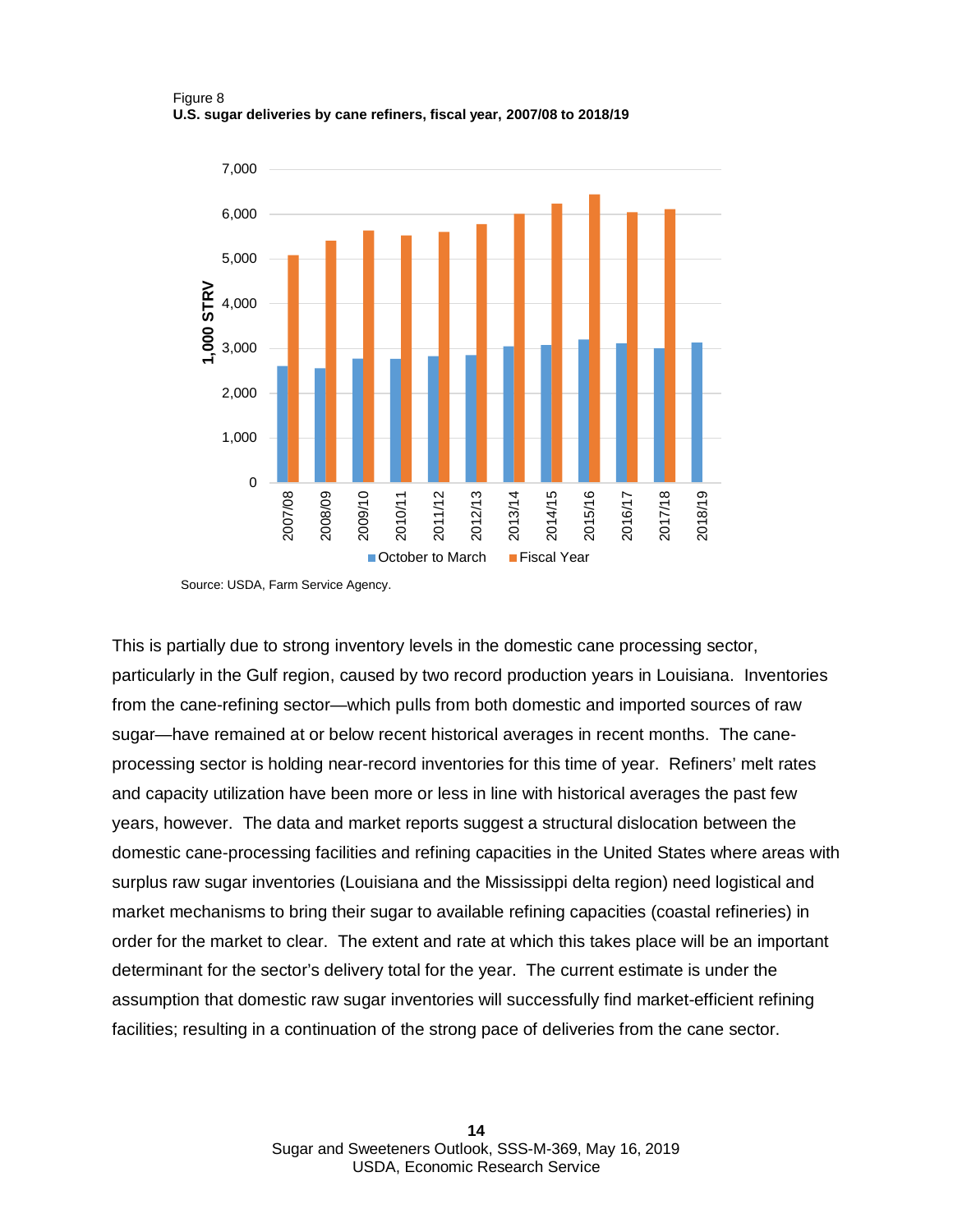#### Figure 9 **Sugarcane processors' inventories, monthly, 2016/17 to 2018/19**



Source: USDA, Farm Service Agency.

Total deliveries through the first 6 months of the fiscal year are 1.0 percent larger than the same period the previous year. The fact that estimated growth for the year is not as strong is primarily due to two market factors.

First, the growth through the first 2 months is entirely due to deliveries from nonreporters meaning imports for direct human use by entities that don't report under the Farm Bill sugar program; as deliveries from reporting beet processors and cane refiners are slightly less than 0.2 percent behind the previous year. The monthly series for nonreporter deliveries is volatile; although there have typically been constraints on annual imports that can be accessed for direct consumption from Mexico and CAFTA-DR markets that may limit continued growth for the remainder of the year. The increased rate of high-duty imports could be resulting in increased nonreporter deliveries. High-duty imports are subject to continued price-spread opportunities between global and U.S. sugar markets, as well as to the mix of high-duty imports entering as refined sugar versus raw sugar that will be refined and reported by U.S. cane sugar refineries.

The second driver of uncertainty for the remainder of the year is changes to seasonal patterns that have occurred in the U.S. market over the past few years. Historically, the majority of sugar deliveries have occurred in the second half of the fiscal year—preceding the baking and holiday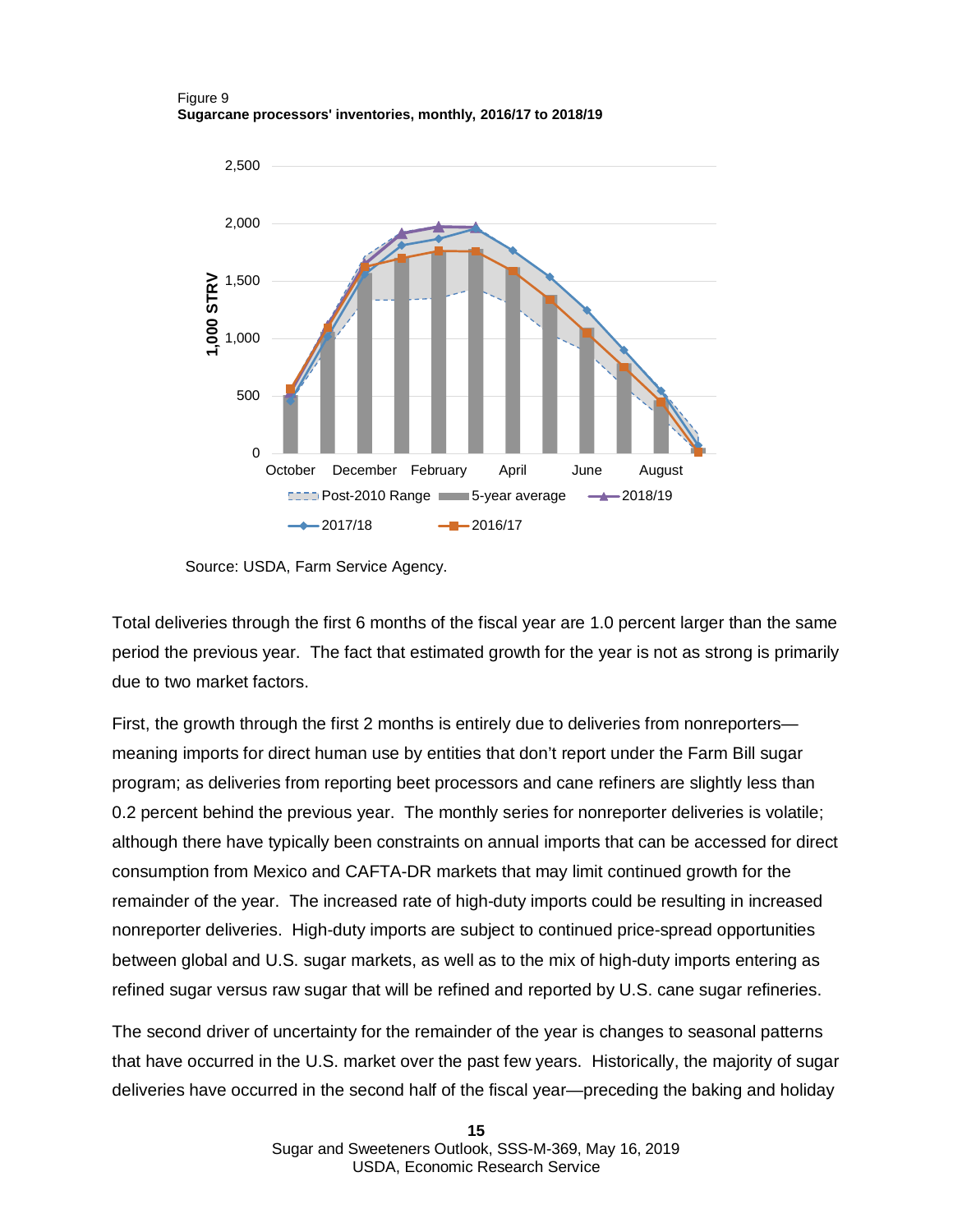seasons in the United States. For the past several years however, this pattern hasn't been as strong. A higher share of deliveries have occurred between October and March since 2016/17. Moreover, the second half of the year has had lower deliveries, but usually as the result of the performance of 1 or 2 isolated months, rather than a steady, smooth trend. There are several potential explanations for this change in pattern. It could be the result of the implementation of the suspension agreements, which may have altered the structure of contracts and leverage of parties in the market. The trend could be due to the residual sectoral imbalances that occurred subsequent to the 2016/17 fiscal year, which had unusual patterns due to impending State- and Federal legislation regarding labeling of products derived from genetically modified plant varieties. The trend could also be demonstrating an overall softening demand for sugar in the United States, due to food manufacturers' and consumers' increased awareness of caloric sweetener intake.





If looking only at the paces established during the first 6 months of 2018/19, it would appear that 2018/19 replicated strong results in the first quarter and is experiencing a steady, trend-growth for the second quarter. Taking into account unusually lower totals in the third quarters of 2015/16 and 2017/18, as well as the fourth quarter of 2016/17, the likelihood of another short-

Source: USDA, Farm Service Agency.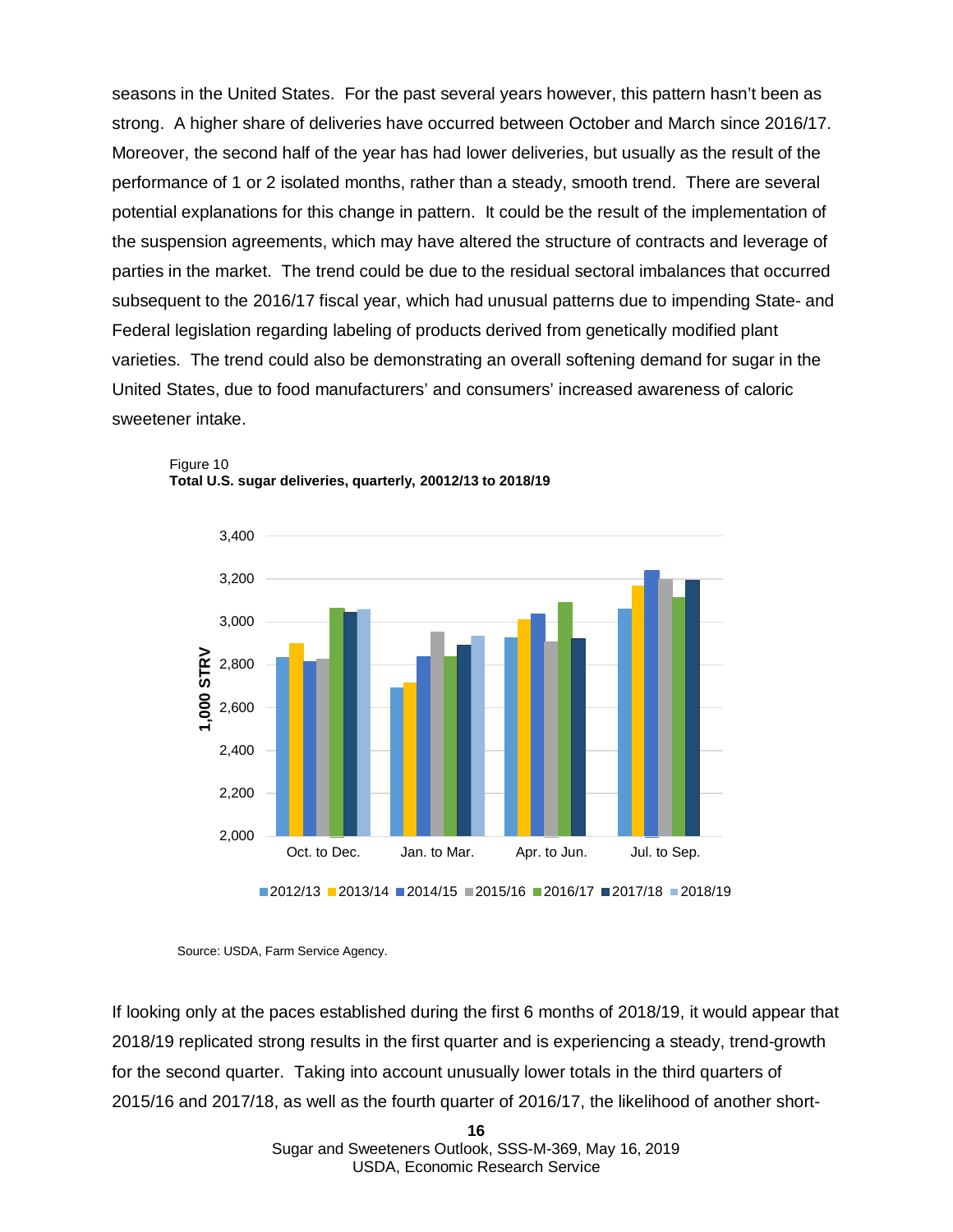term period of lower-then-expected deliveries is high enough to merit a conservative outlook for the pace of outlying quarters.

Projections for 2019/20 carry over the uncertainties posed for the second-half of the current year—resulting in projections of a modest 0.4-percent increase year over year. Whether the short-term disruptions prove to be related to specific market incidents, with deliveries returning to a stronger trend rate, the current outlook may prove to have some upside risk associated with it. If the recent, isolated disruptions instead prove to be related to sustained trends in consumer demand, there could also potentially be some downside risk to the current projections—even to the extent of use having no or negative growth in the outlying year.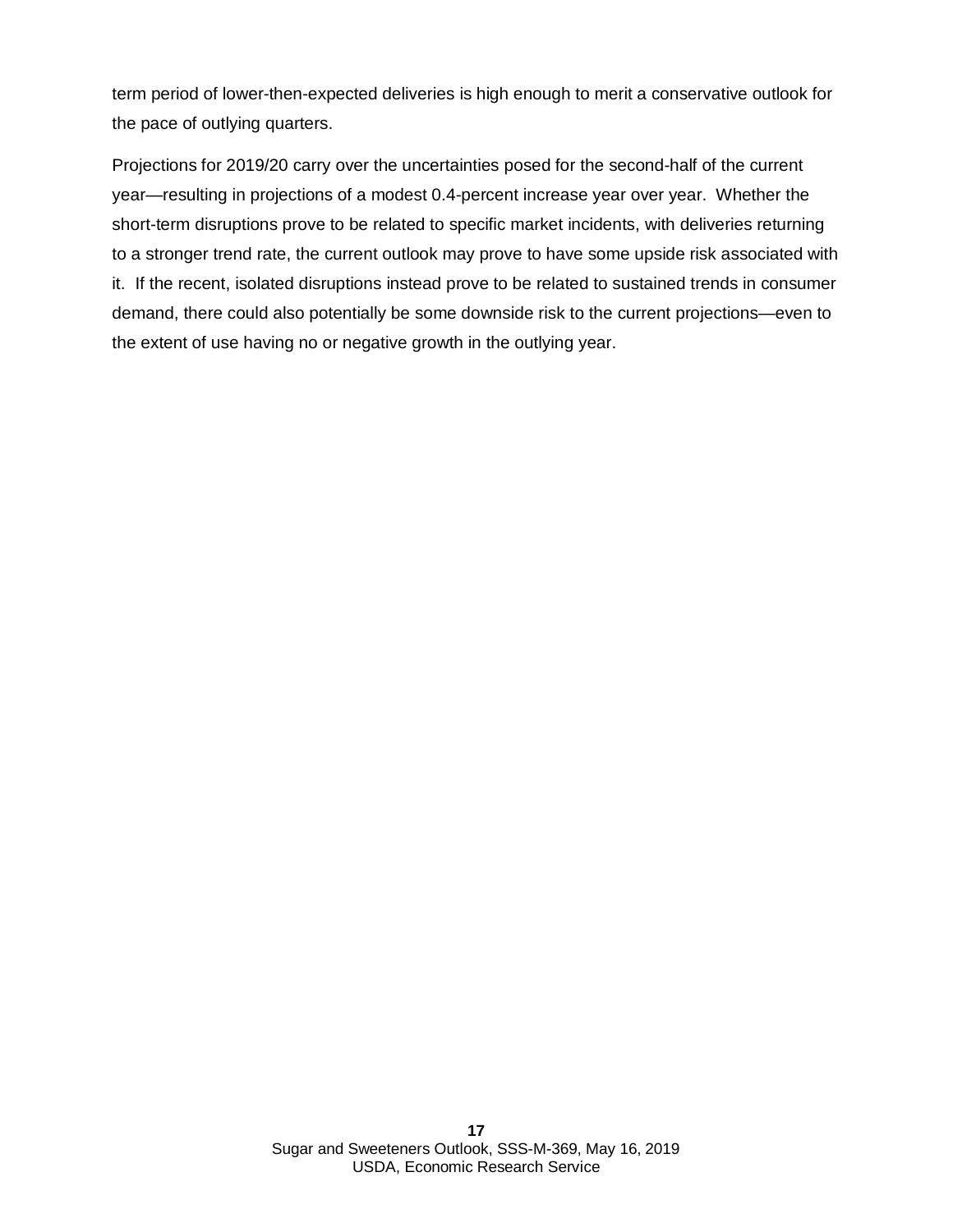## **Mexico Outlook**

## Mexico Expected To Export Substantial Volumes in 2018/19

Mexico is estimated to have ending stocks available for domestic use at 995,000 million metric tons, actual value (MT) in 2018/19—a substantial reduction of 425,000 MT from the previous month's forecast. The reduction is due to adjustments to assumptions about Mexico's likely carryout and the utilization of programs to facilitate exports.

#### **Table 6: Mexico sugar supply and use, 2017/18 - 2018/19 and projected 2019/20, May 2019**

| Items                                                         | 2017/18                          | 2018/19 (estimate)           | 2018/19 (forecast) |
|---------------------------------------------------------------|----------------------------------|------------------------------|--------------------|
|                                                               | 1,000 metric tons, actual weight |                              |                    |
| Beginning stocks                                              | 1,002                            | 1,395                        | 995                |
| Production                                                    | 6,010                            | 6,200                        | 6,100              |
| Imports                                                       | 220                              | 70                           | 70                 |
| Imports for consumption                                       | 132                              | 20                           | 20                 |
| Imports for sugar-containing product exports, IMMEX 1/, other | 88                               | 50                           | 50                 |
| <b>Total supply</b>                                           | 7,232                            | 7,665                        | 7,165              |
| Disappearance                                                 |                                  |                              |                    |
| Human consumption                                             | 4,228                            | 4,236                        | 4,297              |
| For sugar-containing product exports (IMMEX)                  | 482                              | 480                          | 480                |
| Other deliveries and end-of-year statistical adjustment       | 29                               | 0                            | $\mathbf 0$        |
| Total                                                         | 4,739                            | 4,716                        | 4,777              |
| Exports                                                       | 1,099                            | 1,954                        | 1,394              |
| Exports to the United States & Puerto Rico                    | 1,047                            | 767                          | 1,213              |
| Exports to other countries                                    | 52                               | 1,186                        | 180                |
| Total use                                                     | 5,838                            | 6,670                        | 6,170              |
| Ending stocks                                                 | 1,395                            | 995                          | 995                |
|                                                               |                                  | 1,000 metric tons, raw value |                    |
| Beginning stocks                                              | 1,062                            | 1,478                        | 1,055              |
| Production                                                    | 6,370                            | 6,572                        | 6,466              |
| Imports                                                       | 234                              | 74                           | 74                 |
| Imports for consumption                                       | 140                              | 21                           | 21                 |
| Imports for sugar-containing product exports (IMMEX)          | 93                               | 53                           | 53                 |
| <b>Total supply</b>                                           | 7,666                            | 8,125                        | 7,595              |
| Disappearance                                                 |                                  |                              |                    |
| Human consumption                                             | 4,482                            | 4,490                        | 4,554              |
| For sugar-containing product exports (IMMEX)                  | 510                              | 509                          | 509                |
| Other deliveries and end-of-year statistical adjustment       | 31                               | $\Omega$                     | $\Omega$           |
| Total                                                         | 5,023                            | 4,999                        | 5,063              |
| Exports                                                       | 1,165                            | 2,071                        | 1,477              |
| Exports to the United States & Puerto Rico                    | 1,110                            | 813                          | 1,286              |
| Exports to other countries                                    | 55                               | 1,258                        | 191                |
| Total use                                                     | 6,188                            | 7,070                        | 6,540              |
| <b>Ending stocks</b>                                          | 1,478                            | 1,055                        | 1,055              |
| Stocks-to-human consumption (percent)                         | 33.0                             | 23.5                         | 23.2               |
| Stocks-to-use (percent)                                       | 23.9                             | 14.9                         | 16.1               |
| High-fructose corn syrup (HFCS) consumption (dry weight)      | 1,593                            | 1,520                        | 1,520              |

1/ IMMEX = Industria Manufacturera, Maquiladora y de Servicios de Exportación.

Source: USDA, *World Agricultural Supply and Demand Estimates* and Economic Research Service, Sugar and Sweeteners Outlook; Conadesuca.

**18**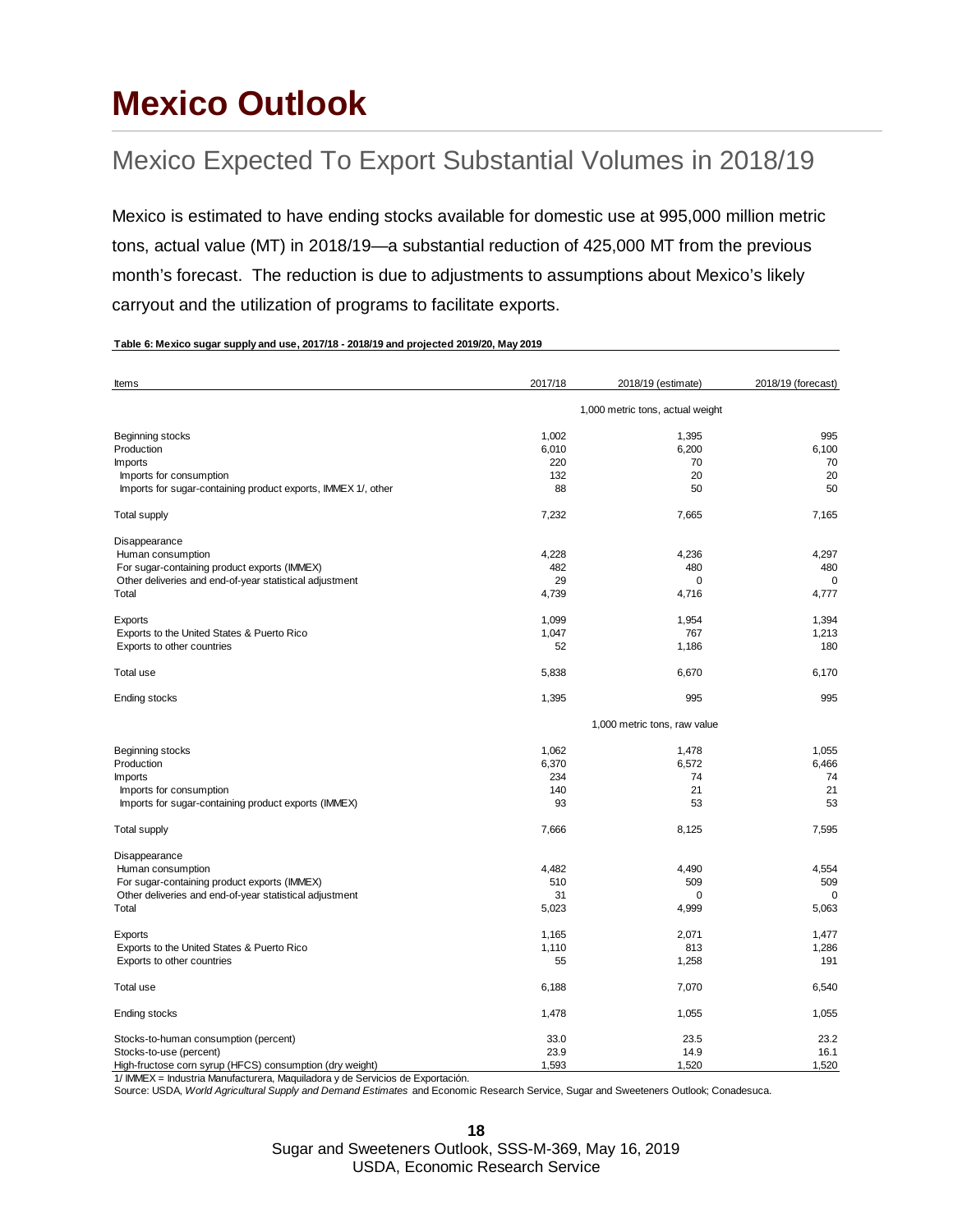Reporting of volumes in the *CEDES* program—a managed certificate program designed to take supplies out of the domestic market and ship them to global sugar markets—has increased to large amounts in recent months. The program was initiated in the summer 2017/18, with the first volumes reported by Conadesuca in August. The objective of the program was to ship all participating volumes by the end of the calendar year, to relieve some of the supply glut in the domestic market and satisfy domestic laws regarding payments for sugarcane growers. Conadesuca reporting shows that the program was successful in reducing its balances to near zero by December 2018, but supplies have increased substantially during the 2018/19 harvest season to levels that exceed initial volumes from 2017/18. The WASDE market outlook is updated in May, reflecting the intention of Mexico to ship these volumes to world sugar markets in order to restore ending stocks to the country's long-term goal of maintaining supplies for the period between October 1 and the beginning of the subsequent harvest season, equating to about 10 weeks of domestic use. Due to the structure of the program, the timing of the shipments may spill over into the first 3 months of the 2019/20 balance sheet. However, the ultimate result is expected to be substantially larger exports for Mexico to bring ending stocks back to historical levels for 2018/19 and 2019/20.



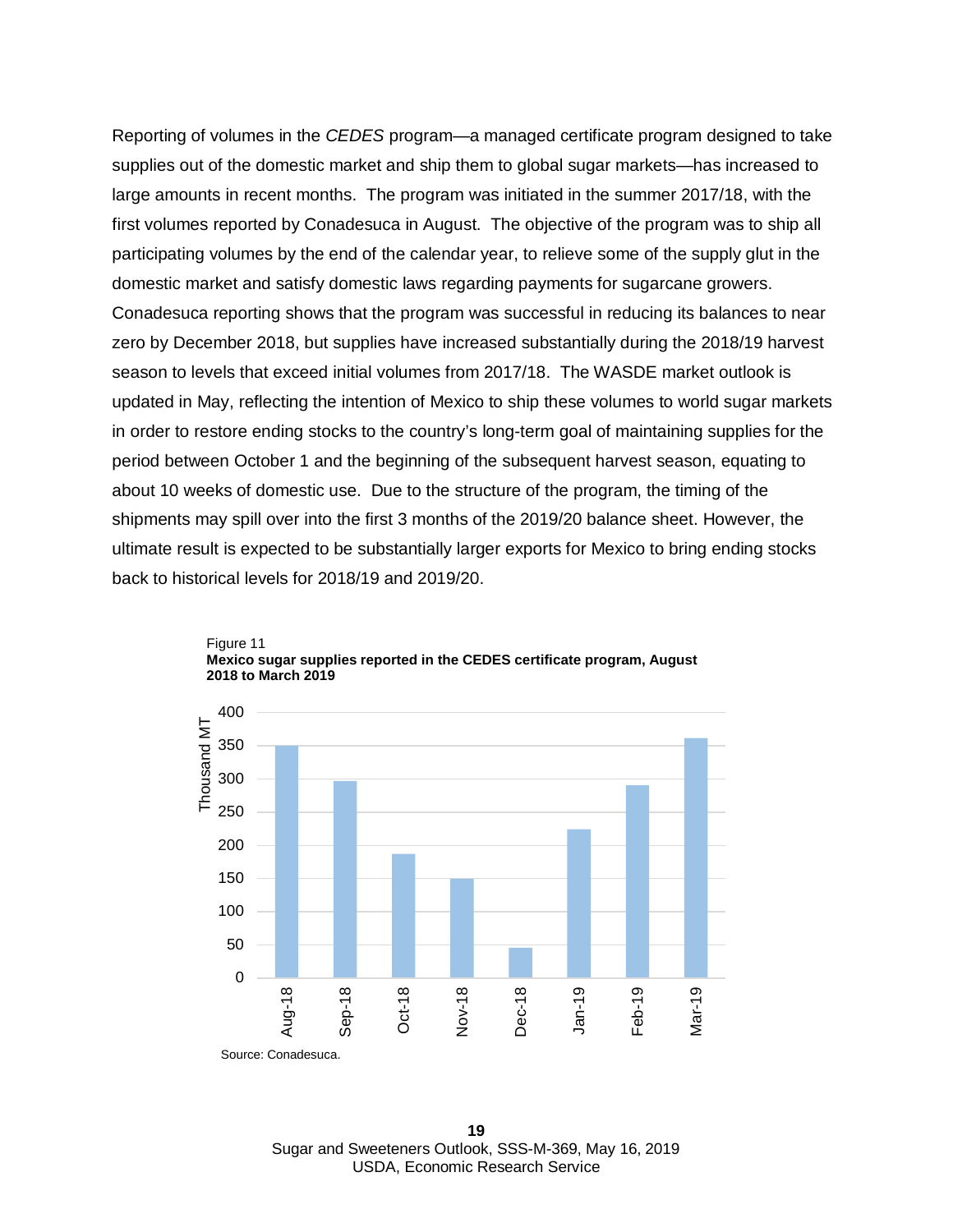Further increasing the estimated supplies available for export is a 379,000-MT expected reduction in domestic deliveries for human consumption for 2018/19—now estimated to total 4.236 million MT. This would represent a slight 0.2-percent increase from 2017/18 totals. The pace of deliveries started strongly in 2018/19 through the first 4 months of the year, potentially signaling that the lower deliveries in 2017/18 were an outlier. That pace has slowed substantially in recent months, however, and current projections are in line with the pace of 2017/18 deliveries. That pace is carried into 2019/20—with total per capita sweetener deliveries the same as 2018/19 estimates and HFCS deliveries held at the updated estimate for 2018/19 of 1.520 million MT.



Figure 12 **Mexican sweetener consumption October to March, 2010/11 to 2018/19**

Source: Conadesuca.

### Strong Production Reports Continue Deep Into 2018/19 Campaign

Mexico's production estimate for 2018/19 is increased, as well, also contributing to higher available supplies. Production in 2018/19 is estimated to total 6.200 million MT, a 48,000-MT increase from the previous month's forecast. The pace of the Mexican sugarcane harvest campaign has been very strong based on reporting through the end of April. Sugarcane yields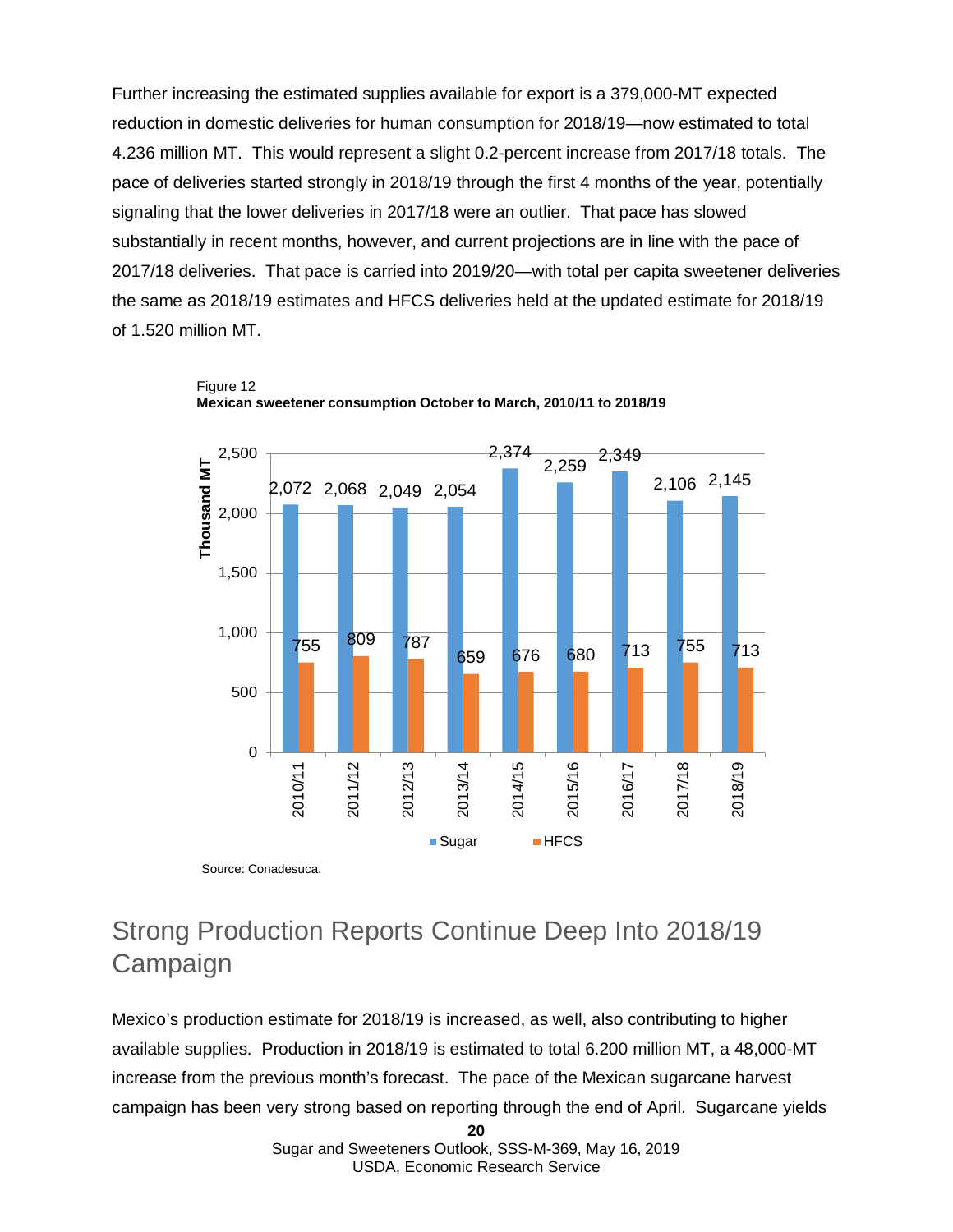have been high compared with recent years' results, and weekly sugarcane and sugar production have remained at peak levels deep into the campaign season.



Source: Conadesuca.

Harvest week